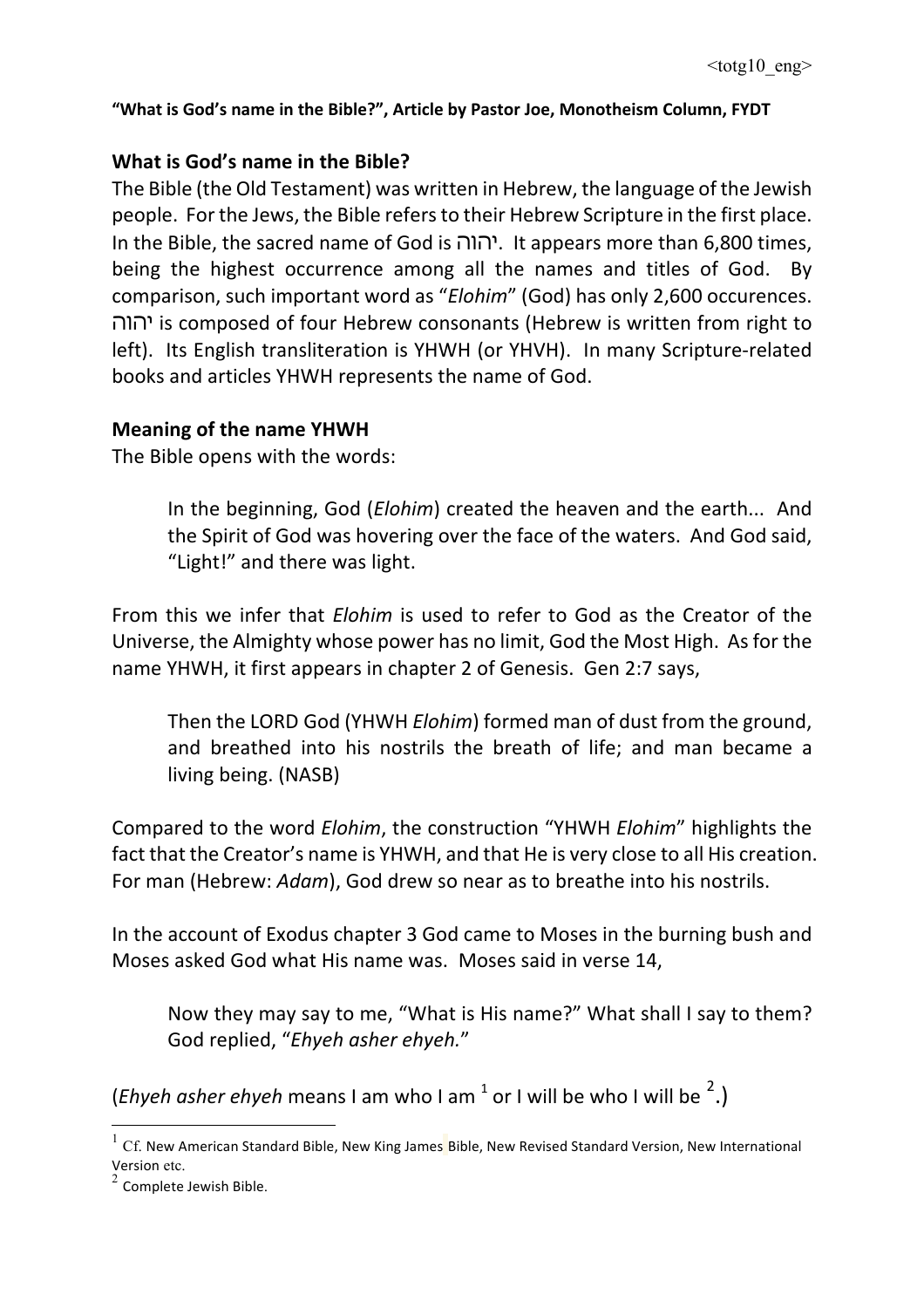This is intriguing. What does God's reply mean? In verse 14 God did not seem to be answering Moses' question. Only in the next verse God went on to reveal His name. God said (verse 15),

...YHWH, the God of your fathers, the God of Abraham, the God of Isaac, and the God of Jacob, has sent me to you. This is My name forever, and this is My memorial-name to all generations.

Why did God say "*Ehyeh asher ehyeh*" before He said that His name was YHWH? What does the name YHWH mean? In light of the Exodus 3 account, it is obvious that the clue is in the phrase "*Ehyeh asher ehyeh"*.

*Ehyeh* is a verb, the imperfect form of *hayah*. The ancient Hebrews thought of actions only in terms of incomplete or complete. Actions that are considered incomplete are expressed by the Hebrew imperfect. It loosely corresponds to the present tense and the future tense in English. Actions that are considered complete (whether past, present or future) are denoted by the Hebrew perfect. Thus, it has the potential to be translated into English either with the past tense, or the present tense or even the future tense.

Depending on the context *hayah* can mean: "be", "happen, come about", "become", "exist". Accordingly, as the imperfect of *hayah*, *ehyeh* can mean: "am" or "will be", "happen" or "will happen", "become" or "will become", "exist" or "will exist". On account of the Hebrew imperfect, *Ehyeh asher ehyeh* embodies both a present and future element. On this basis, not a few English translations have rendered the phrase as "I am who I am"  $1$  or "I will be who I will be"  $2$ .

Why then does the Chinese Union Bible render the phrase as "the Eternal One"? (我是自有永有的, 那自有的) The reason is: in this instance the translation is not strictly based on syntax and semantics, but is interpretive paraphrase. And the rationale is traceable. The only person who can say that he is who he is and he will be who he will be is God the Eternal One.

The above are representative Christian translations, they reflect semantic, syntactic and interpretive considerations of the translators. Nevertheless, in terms of bringing out the overtones of *Ehyeh asher ehyeh* as is nuanced by the context of Exodus 3, these seem inadequate. Here, traditional Jewish Bible translations are noteworthy.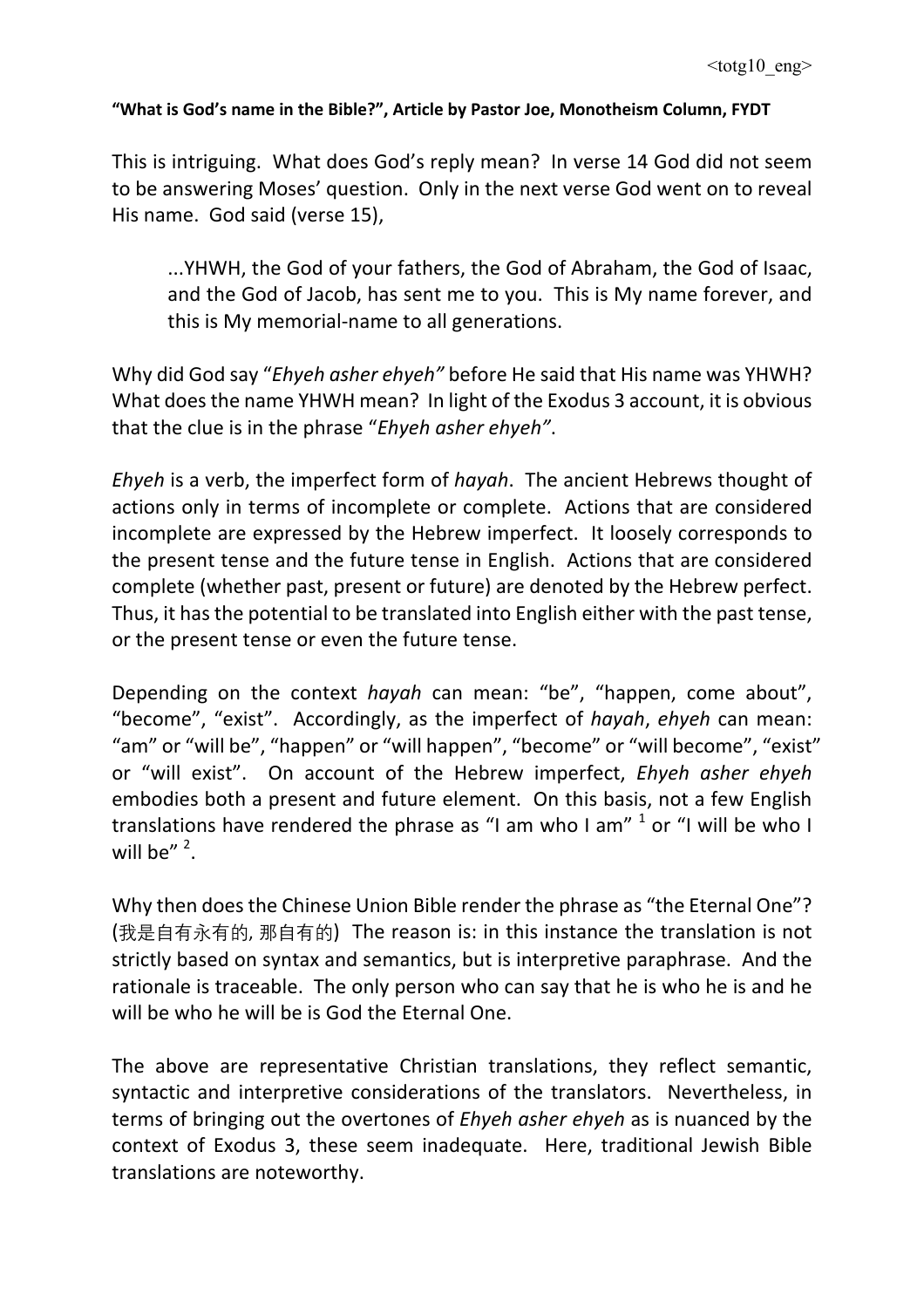A Targum is an Aramaic translation of the Hebrew Bible. Targumim (plural) frequently expand translation with paraphrases and explanations in order to make it easy to understand. For instance, the so-called Targum Pseudo-Jonathan (its correct title is orginally Targum Yerusalmi) is a paraphrase of the Pentateuch from the land of Israel. It explains Exo 3:14 as follows.

And the Lord said to Mosheh, "He who spoke, and the world was; who spoke, and all things were. He said, This you shall say to the sons of Israel, 'I AM HE WHO IS AND WHO WILL BE has sent me to you.'"

Note the manner in which Pseudo-Jonathan paraphrases Exo 3:14. YHWH, who with His limitless power created all things, is sovereign over all; He proved Himself to be so in the past and will be so in the future; Israel shall be saved if she trusts in Him.

Rashi is considered the greatest Jewish scholar in Europe in medieval times. His commentary on the Hebrew Scripture, especially the Pentateuch, is accepted as authoritative by all Jewish communities. Commenting on Exo 3:14 Rashi wrote:

*"Ehyeh asher ehyeh* — I will be with them in this sorrow, I Who I will be with them in the subjection they will suffer at the hands of other kingdoms." *(Berakhot 9b)* Whereupon Moses said to Him, "Lord of the Universe! Why should I mention to them other sorrows? They have enough with this sorow!" God replied to him, "You have spoken rightly. Thus you shall say, '*Ehyeh* I AM — without the addition of *asher ehyeh* which has reference to future sorrows  $-$  has sent me to you.'"

For Rashi, *Ehyeh asher ehyeh* means "I will be with them in this present sorrow and I will be with them in future sorrows."

We can see that both Rashi and the translator of Pseudo-Jonathan opined that there were overtones to YHWH's response to Moses. Not only did they thoroughly consider syntax and semantics of the text, they were also mindful of the predicament of the Israelites as slaves in Egypt. In other words, they (especially Rashi) complied with the basic principle of exegesis that the meanings of words must be understood in their context (cf. Exo 3:7). This is precisely where Christian translations fall short.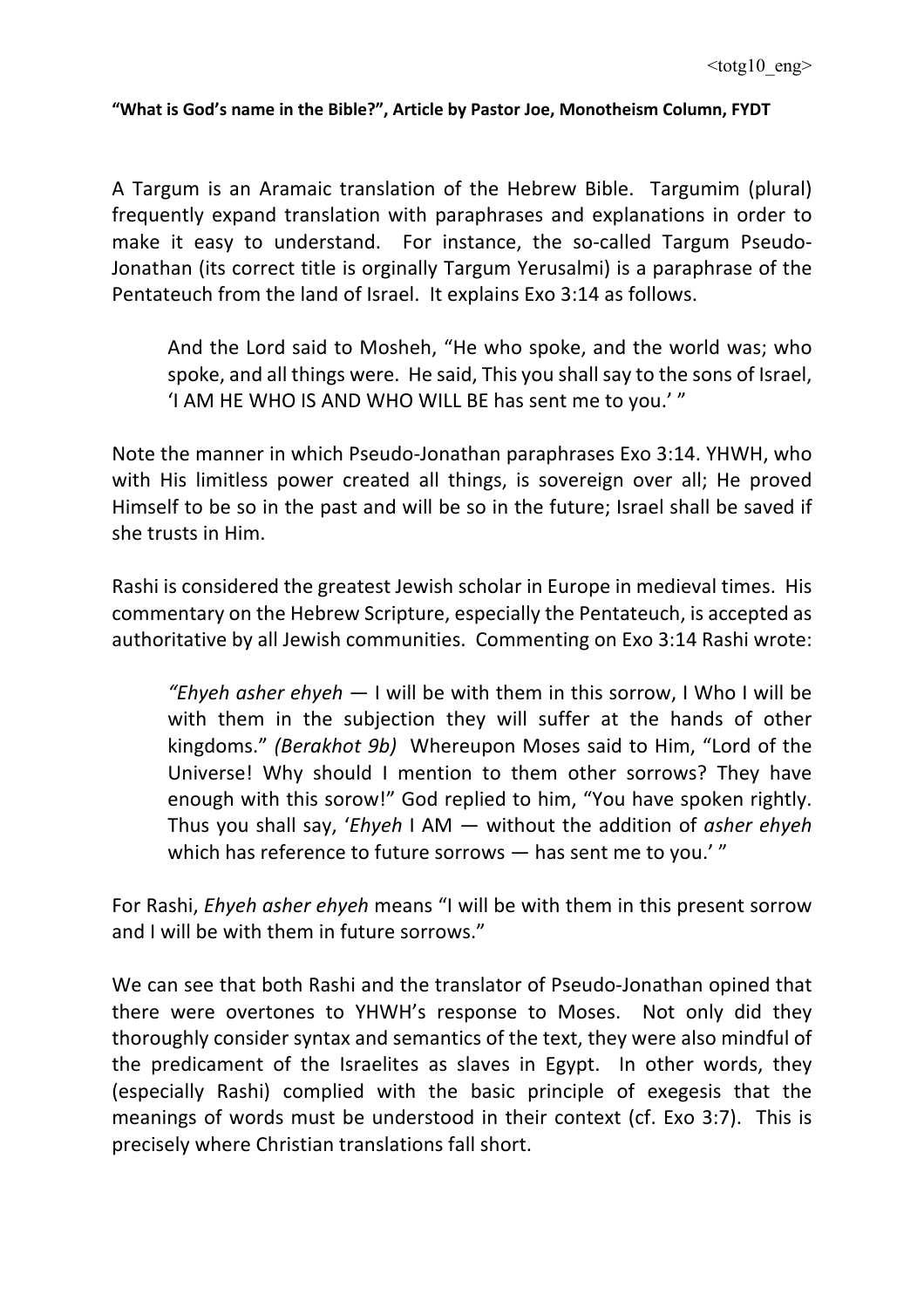However, while there is value in all the viewpoints quoted above, Moses' question was about God's name. Why did God not answer him directly? Why did He have to mention "*Ehyeh asher ehyeh*" which was not a name? The author of this article posits that, God wanted Moses to know He was ineffable. No word could fully describe Him; no name could comprehensively represent Him (v14). Yet, in order that mankind might establish a rapport with Him, the name YHWH was revealed (v15). On this point the Bible resonates with Laozi<sup>3</sup>.

In summary, the name YHWH means that the Creator who is transcendent is also immanent; God is with us in all our joys and sorrows.

### **Pronunciation of YHWH**

What is the pronunciation of YHWH? Is "Jehovah" the correct pronunciation?

Prior to the exile of the ten tribes of Israel in the  $8<sup>th</sup>$  century BCE and that of Judah in the  $6^{th}$  century BCE, the ancient Israelites knew how the name was pronounced. During the Babylonian exile, however, the spoken use of the name gradually ceased among the people out of fear of misuse, though knowledge of the pronunciation was preserved in rabbinic schools. By the  $2^{nd}$  century CE, in Rabbinic Judaism, use of the name was strictly prohibited, and YHWH became known as the "Ineffable Name". For scripture reading and prayer, YHWH must be pronounced as *Adonai* (meaning "my Lord"). In other circumstances, when a Jew wanted to refer to YHWH in the third person, the term *HaShem* ("the Name") was used instead.

It was not so before the exile. The priests understood the liturgical importance of addressing God with the name, the Israelites must have known how it was pronounced also. Consider the following two passages. Firstly, Exodus chapter 33 and 34, where Moses asked God to show him His ways and His glory. God replied that no man could see His face in this life (33:20), but promised to show him how He managed the Universe by goodness and wisdom. (33:13, 19) The next day God appeared to Moses, and Himself, pronounced His very name twice, saying:

<sup>&</sup>lt;sup>3</sup> The first chapter of *Lao Tzu* (otherwise known as *Tao Te Ching*) says, "The *Tao* that can be told is not the eternal *Tgo*. The name that can be named is not the eternal name."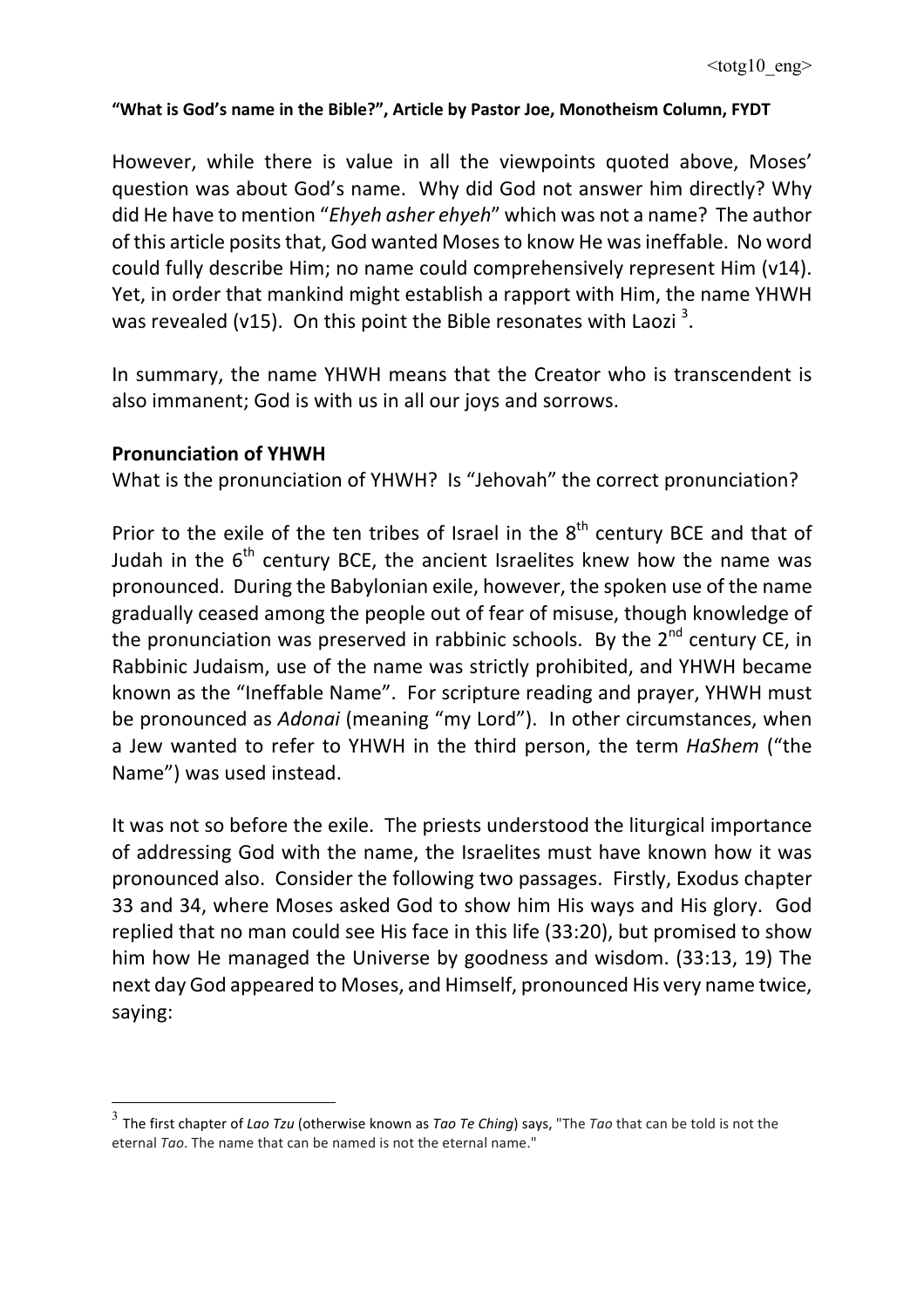YHWH, YHWH, a God merciful and gracious, slow to anger, and abounding in steadfast love and faithfulness. (34:6 NRSV)

Again, consider Numbers chapter 6 where God gave specific instructions that the priests should bless the people always by invoking the sacred name:

Speak to Aaron and his sons, saying, "Thus you shall bless the Israelites: You shall say to them,

YHWH bless you, and keep you:

YHWH make His face shine on you, and be gracious to you;

YHWH lift up His countenance on you, and give you peace.

So they shall put My name on the sons of Israel, and I will bless them. (Num 6:23-27 NRSV)

YHWH must have been a household name at the time.

In ancient Israel, the word "*Hallelujah*" ("j" in Old English is pronounced "y") is commonly used in the Psalms. It is a compound word which is made up of "*Hallelu*" and "*Yah*", where "*Hallelu*" means "You shall praise", thus "*Hallelujah*" means "You shall praise Yah".

Evidently Yah is the contracted form of YHWH. On its own this contracted form appears 41 times in the Psalms in the Hebrew Bible, such as Psa 150:1, 6; 68:19 etc. It is also found in Exo 15:2; Isa 12:2 and 26:4. Isa 26:4 says,

Trust in YHWH forever, for Yah YHWH is an everlasting rock.

Unfortunately, this unique expression "Yah YHWH" of the original text is not preserved in many translations including the Chinese Union Bible.

There was also a practice of attaching "Yah" to the end of proper names, a practice which continued during the Babylonian exile and even after. For example, Isaiah, *Yeshayahu* in Hebrew, is formed by combining *Yesha* and *Yahu*, and it means Yah is salvation. Zephaniah is *Tzfanyah* in Hebrew, from *Tzfan* and *Yah*, it means Yah conceals. Zechariah, *Zechareyah* in Hebrew, means Yah remembers. For a modern example, the name of the current Prime Minister of Israel *Netanyahu* means Yah gives, being a compound of *Netan* (gift) and *Yahu*. Based on the above, we can be certain that the first syllable of YHWH is Yah.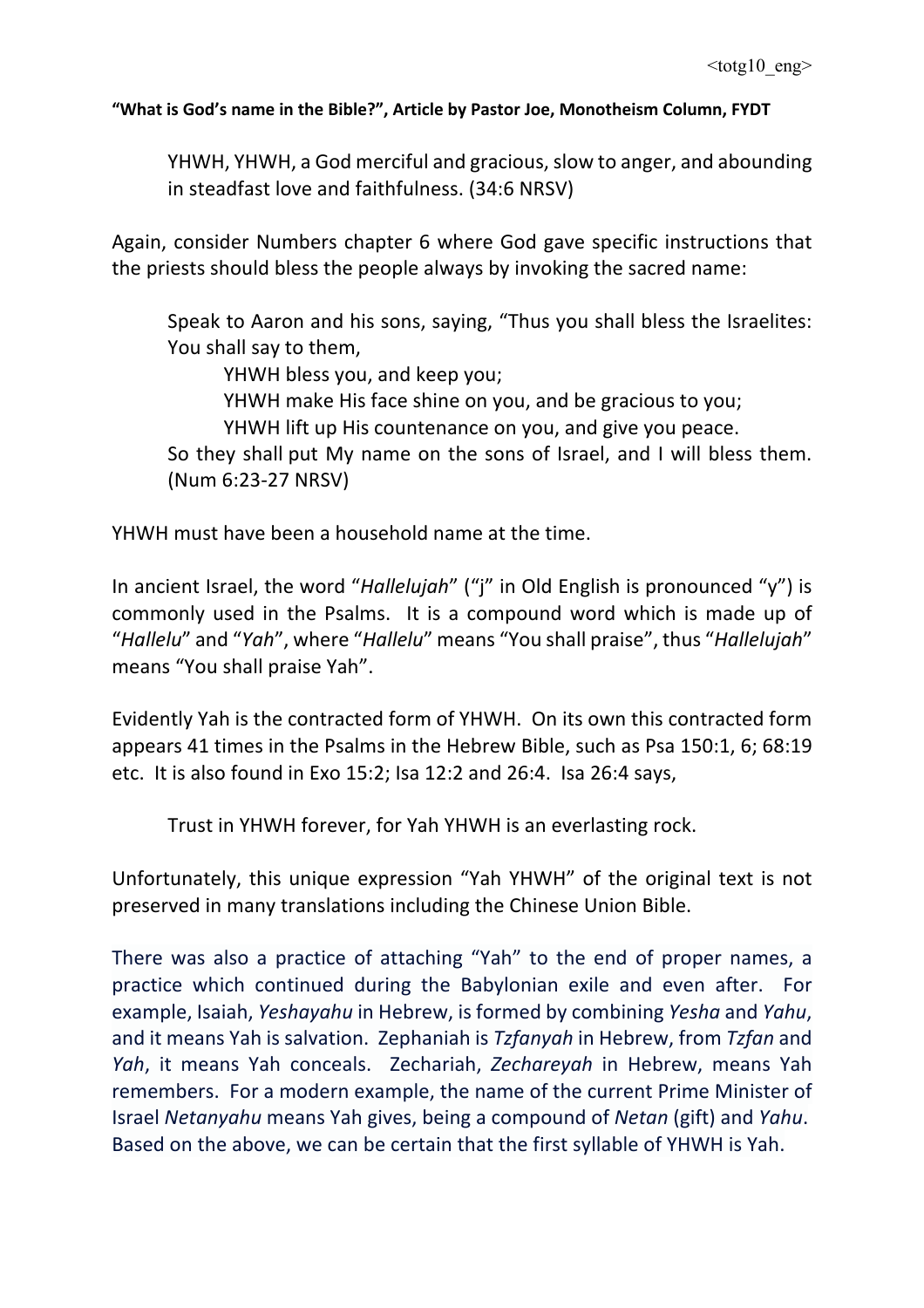As for the second syllable, most scholars infer  $4$  that it should be pronounced "ve" or "we", so that YHWH is pronounced "Yave" or "Yawe".

How experts came to this conclusion was based on a statement by Theodoret. Theodoret lived in the Syrian city of Cyrus in the  $5<sup>th</sup>$  century CE, he was bishop of the Syrian Orthodox Church in Cyrus. Commenting on the pronunciation of YHWH he wrote,

The Samaritans addressed it as *IABE* <sup>5</sup>.

Theodoret quoted the Samaritans as maintaining that the sacred name should be pronounced "*IABE*". Technically the religion of the Samaritans is a branch of Judaism, despite the fact that mainstream Rabbinic Judaism on the one hand, and Samarian Judaism on the other, consider each other as unorthodox. In the author's view, Theodoret quoted the Samaritans because he had deemed their pronunciation reliable. And this is because Samarian Judaism had always developed on its own, free from any influence of Rabbinic Judaism; thus the proper pronunciation had been preserved.

According to Samarian tradition, therefore, יהוה) YHWH) is pronounced "*IABE*". The first syllable "IA" is pronunced "ya", apparently this corresponds to YAH. Note "IA" has had "H" omitted. This is because in יהוה, both occurrences of the alphabet  $\cap$  ("H") is silent, that is, not pronounced, and as such can be omitted in transliteration.

As for the second syllable "BE", how does it become "ve" (or "we")?

In the author's view, there are two reasons. Firstly, accordingly to modern Hebrew pronunciation, the second syllable of the name יהוה begins with the letter 1 (named Vav), and Vav is pronounced "v"; thus "BE" is pronounced "ve". Secondly, in certain languages the letter B is actually pronounced "v". For instance, in modern Greek, native speakers call the letter B "Vita" and pronounce it as "v". (In contradistinction to non-Greek people who by convention call the letter Beta and pronounce it as "b").

 $\overline{a}$ 

 $4$  But this is by inference. To date, the pronunciation of the second syllable remains a subject of debate. 

 $<sup>5</sup>$  Theodoret of Cyrus, *Quaestiones in Exodum*.</sup>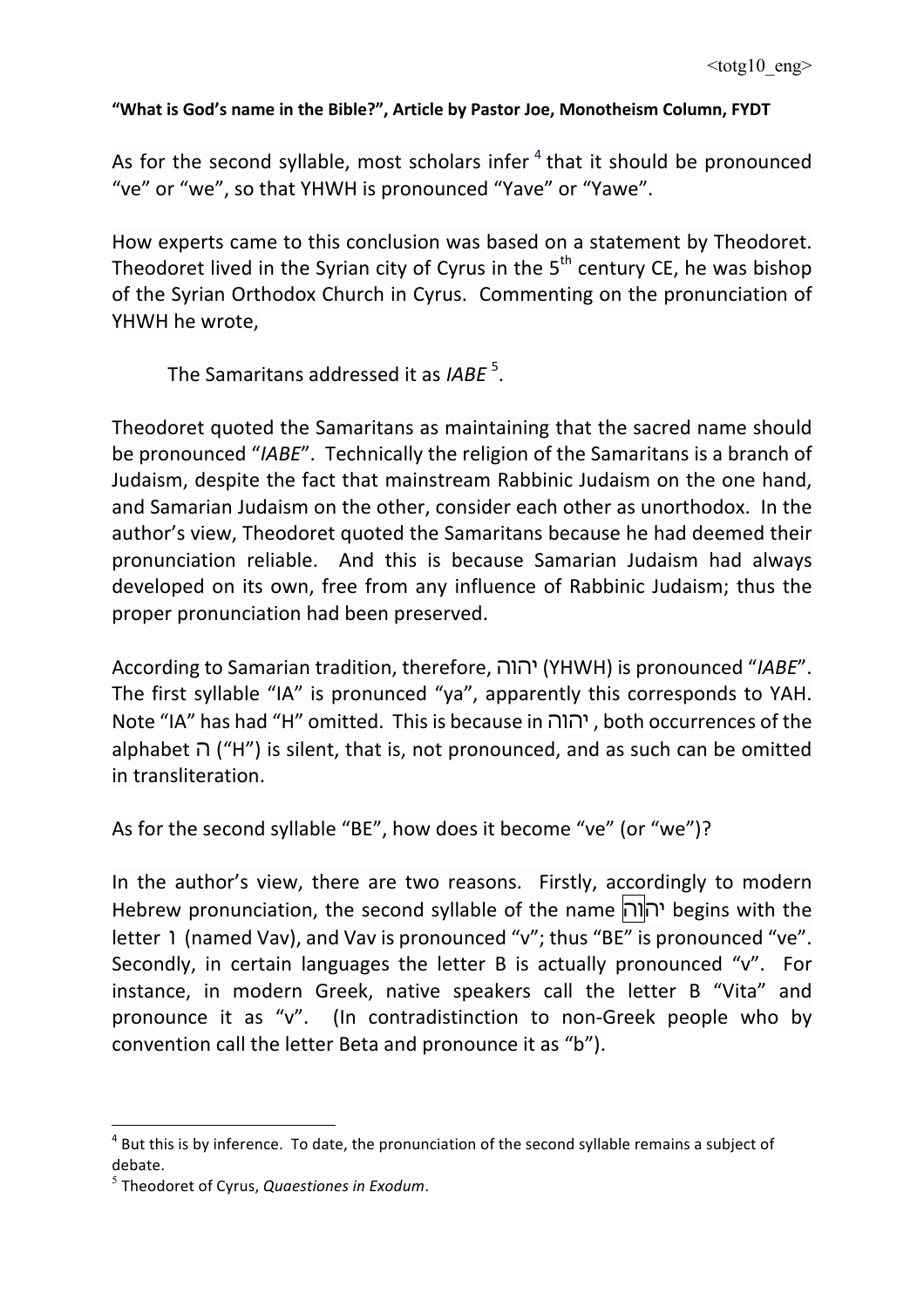Likewise, according to modern Hebrew pronunciation, the  $2^{nd}$  Hebrew alphabet  $\Delta$ , though named Beth, is pronounced "v"; only when a dot is added in the centre, as in  $\Delta$ , is it pronounced "b". This explains why Theodoret wrote "IABE" instead of "IAVE", when presumably what he meant was "Yave" (YHVH).

So much for YHWH pronounced as "Yave" (or "Yahveh" where "h" is silent). But why is W pronounced as "v"? And what about "Yahweh"? Why is there a distinction? Which is right?

As transliteration of יהוה, YHWH originates from continental Europe, and later comes to us via the English-speaking world. The fact is, the first non-Jewish Hebrew scholars were Europeans, notably German. The celebrated Wilheim Gesenius (1786-1842) is the best example. Gesenius opined that God's name was pronounced as *Yahweh* (or *Yave*, "h" is silent) and transliterated יהוה as YHWH. Readers should bear in mind that in German W is pronounced "v" not  $''w''$ .

In this light, Waw and Vav are one and the same in sound. There is no distinction between YHWH and YHVH in sound. Only in time "Yave" slowly became "Yawei" in the English-speaking world; and the letter  $\frac{1}{1}$  (Vav or Waw) was pronounced "w" (as in English) instead of "v".

# **Is it correct to translate YHWH as Jehovah?**

The translation of YHWH as "Jehovah" originates with the Authorised Version of the Bible (aka King James Version) in  $17<sup>th</sup>$  century England. Is "Jehovah" the correct translation?

As mentioned above, by the  $2^{nd}$  century CE, invoking the sacred name was strictly prohibited in Rabbinic Judaism. In liturgy and scripture reading, YHWH was pronounced as *Adonai* (my Lord). By the 7-10<sup>th</sup> century, Masoretes scribescholars added vowel notation to יהוה in order to cue readers to say *Adonai*. Thus, יהוה appeared as יְהוֹה where the added vowel pointings represent the vowels "a-o-a" of the word *Adonai*.

The problem began when it was supposed that by virtue of the added vowel notation YHVH somehow became "YeHoVaH". Vowel pointings are not part of God's name. The sacred name is not Jehovah. For the Jew, no proper name as "Jehovah" ever existed, let alone taking it as the pronunciation of God's sacred name. The Authorised Version's rendering of YHWH as "Jehovah" is baseless.